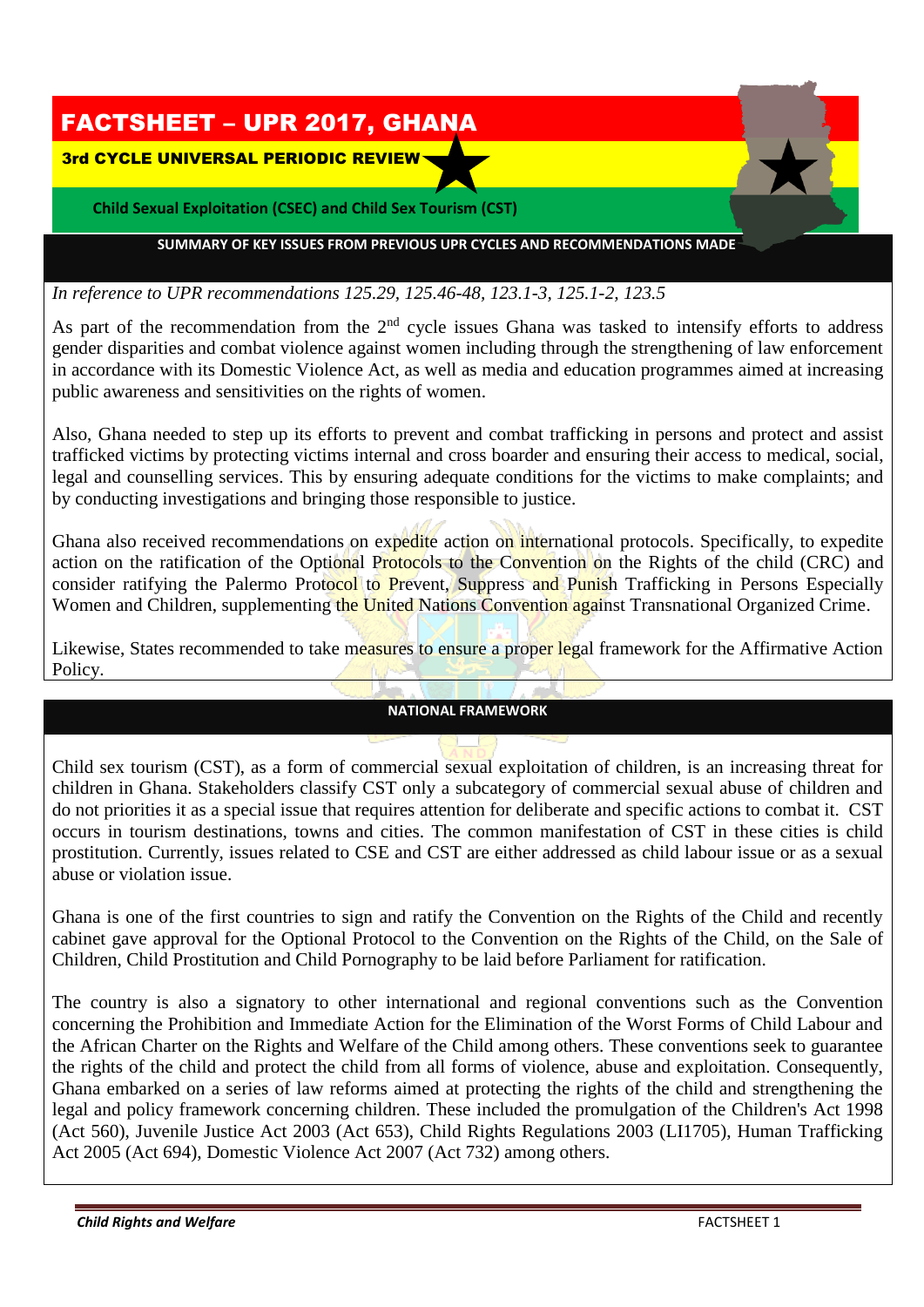| <b>CHALLENGES</b>                                                                                                                                                                                                                                                                                                                                                                                                                                                                                                                                                                                            | <b>IMPACT</b>                                                                                                                                                                                                                                                                                                                                                                                                                                           |
|--------------------------------------------------------------------------------------------------------------------------------------------------------------------------------------------------------------------------------------------------------------------------------------------------------------------------------------------------------------------------------------------------------------------------------------------------------------------------------------------------------------------------------------------------------------------------------------------------------------|---------------------------------------------------------------------------------------------------------------------------------------------------------------------------------------------------------------------------------------------------------------------------------------------------------------------------------------------------------------------------------------------------------------------------------------------------------|
| Low level of awareness                                                                                                                                                                                                                                                                                                                                                                                                                                                                                                                                                                                       |                                                                                                                                                                                                                                                                                                                                                                                                                                                         |
| 1. There is low level of knowledge on the menace.<br>Many individuals and organisations do not<br>understand the issues related to CST/CSEC.<br>Because of the challenges with level of<br>knowledge, majority of individuals and donors<br>have also not prioritised these issues, which is<br>affecting the development of girls in society.                                                                                                                                                                                                                                                               | <i>l</i> . Individual knowledge on the menace is still a<br>major concern and this has contributed to the<br>low programme design and implementation on<br>the menace. This has created a programme<br>intervention gap and many organisations are<br>prioritizing the issues<br>relating<br>not<br>to<br>CST/CSEC within the country.                                                                                                                  |
| <b>Inadequate Legislative provision</b>                                                                                                                                                                                                                                                                                                                                                                                                                                                                                                                                                                      |                                                                                                                                                                                                                                                                                                                                                                                                                                                         |
| 2. Existing child protection laws and policies do not<br>adequately address specifically CST/CSEC and<br>other child protection on-line issues including<br>molestation, bullying etc. Also, law enforcement<br>agencies need the full knowledge and logistics to<br>effectively address the challenge relating to<br>CST/CSEC.                                                                                                                                                                                                                                                                              | 2. Due to the inadequacy of the laws to protect<br>victims or potential victims, stakeholders are<br>not able to address the issue using the<br>applicable laws and legal stand point. This<br>makes prosecution a bit difficult to adhere to.                                                                                                                                                                                                          |
| <b>Ineffective coordination</b>                                                                                                                                                                                                                                                                                                                                                                                                                                                                                                                                                                              |                                                                                                                                                                                                                                                                                                                                                                                                                                                         |
| 3. There are still challenges relating to the working<br>relationship of critical stakeholders in the<br>handling of CST/CSEC issues. Because, there is<br>no framework or national plan of action to<br>support the process, stakeholders are unable to<br>bring their resources (human, logistical and<br>material) resources together to join forces. This<br>makes the fight on the CST/CSEC a challenging<br>one. Because of the challenges related to the<br>coordination other critical actors like<br>the<br>traditional and religious groups or leaders are<br>unable to contribute to the process. | The issue of CST/CSEC is not an individual or<br>$3^{\circ}$<br>specific set of groups' responsibilities. A few<br>of the stakeholders are involved in the process<br>and therefore expanding the scope invention<br>and the involvement of critical actors are very<br>much of a value to the collective efforts. Since<br>it involves behavioural changes there is the<br>need to involved all sectors in address the<br>menace of weak coordination. |